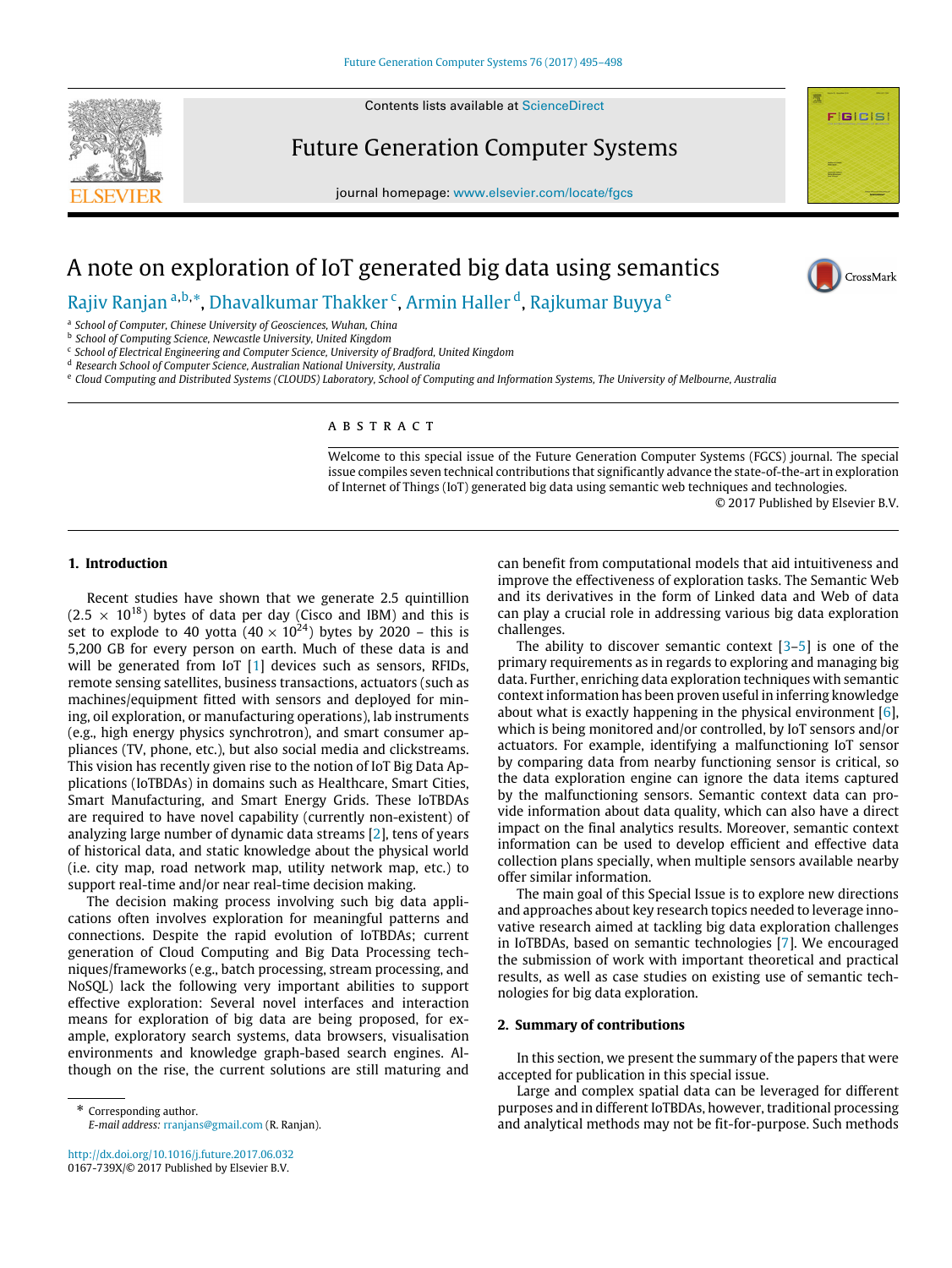generally use mathematical causal analysis techniques, which seek to find causes and effects of everything. In spatial big data, however, users only wish to obtain all possible related resources and data rather than why or how these correlations occur or the underlying classical theories. There are also many unknowns between cause and effect. Therefore, imprecise and non-classical methods have been used to realize similar and fuzzy retrieval of spatial big data based on semantics. Associative retrieval, on the other hand, has been identified as a potential technique for big data. In the paper titled ''*Associative retrieval in spatial big data based on [s](http://dx.doi.org/10.1016/j.future.2016.10.018)preading activation with semantic ontology* [\(http://dx.doi.org/10.](http://dx.doi.org/10.1016/j.future.2016.10.018) [1016/j.future.2016.10.018\)](http://dx.doi.org/10.1016/j.future.2016.10.018)'', Sun et al. integrate the spreading activation (SA) algorithm and the ontology model in order to promote the associative retrieval of big data. In their approach, constraints based on variant weights of semantic links are considered with the aim of improving the spreading-activation process and ensuring the accuracy of search results. Semantic inference rules are also introduced to the SA algorithm to find latent spreading path and help obtain results, which are more relevant. Their theoretical and experimental analysis demonstrate the utility of this approach.

With the development of mobile technology, the users browsing habits are gradually shifting from information retrieval to recommendation. The classification-mapping algorithm between a user's interests and web contents has become more and more difficult with the volume and variety of web pages. Some big news portal sites and social media companies hire more editors to label these new concepts and words, and use the computing servers with larger memory to deal with the massive document classification, based on traditional supervised or semi-supervised machine learning methods. Li et al. in the paper titled ''*An optimized approach for massive web page classification using entity similar[i](http://dx.doi.org/10.1016/j.future.2017.03.003)ty based on semantic network* [\(http://dx.doi.org/10.1016/j.future.](http://dx.doi.org/10.1016/j.future.2017.03.003) [2017.03.003\)](http://dx.doi.org/10.1016/j.future.2017.03.003)'', provide an optimized classification algorithm for massive web page classification using semantics networks, such as Wikipedia, WordNet. In this paper, they used Wikipedia dataset and initialized few category words as class words. A weight estimation algorithm based on the depth and breadth of the Wikipedia network is used to calculate the class weight of all Wikipedia words. A kinship-relation association based on content similarity is proposed to optimize the unbalance problem when a category node inherited the probability from multiple fathers. The keywords of web page are extracted from the title and main text using an N-gram with Wikipedia words, and a Bayesian classifier is used to estimate the page class probability. Experimental results shows that the proposed method has very good scalability, robustness and reliability for massive web pages.

Multimedia big data is difficult to handle because of its enormous amount and the elusive property of underlying information. To study how to explore valuable information among multimedia big data with low complexity, in the paper titled ''*Object detection among multimedia big data in the compressive measurement [d](http://dx.doi.org/10.1016/j.future.2017.03.004)omain under mobile distributed architecture* [\(http://dx.doi.org/10.](http://dx.doi.org/10.1016/j.future.2017.03.004) [1016/j.future.2017.03.004\)](http://dx.doi.org/10.1016/j.future.2017.03.004)'', Guo et al. propose an object detection method of big data, which is in the compressive measurement domain under a mobile distributed computing architecture. It includes the sparse representation and object detection processes. Considering the unbalanced computation capacity between a mobile center cloud and mobile edge sites, they shift large storage burden into the cloud, while performing the dictionary learning by using compressive measurements in the mobile edge sites. Specifically, after getting the measurements at the edge sites, they perform dictionary learning to obtain the sparse representation in the pixel domain, then select significant images and their feature vectors to be stored in the center cloud. In addition, they also analyze the trained dictionary in the measurement domain employing measurements. In order to reveal the two kinds of dictionaries'

relationship, they conduct a formulation process into each of them and find that the relationship depends on the uniqueness relation between the original signal and the sparse coefficient in the measurement domain. At the same time, they keep coefficients for a certain time period at the mobile edge sites in order to realize real-time object detection, taking advantage of low latency of the mobile edge computing ends. Since the sparse coefficients and the original signal have a one-to-one correspondence relationship, they can just search for the matched coefficients of the image block for detecting object. Experimental results show that Hadamard measurement matrix can better preserve the characteristics of the original signal than Gaussian matrix and that the proposed method can achieve a favorable detection performance. Meanwhile, the computation cost and storage cost of the proposed detection process can be significantly reduced compared with traditional methods, which is suitable for the multimedia big data.

It is very difficult to process large amount of structured and unstructured big data generated by IoTBDAs with traditional sequential programming methods. To this end, the paper titled ''*A MapReduce-based Scalable Discovery and Indexing of Structured Big Data* [\(http://dx.doi.org/10.1016/j.future.2017.03.028\)](http://dx.doi.org/10.1016/j.future.2017.03.028)'', by Singh et al., proposes a parallel B-Tree index and its implementation in the MapReduce framework for improving efficiency of random reads over the existing approaches. The benefit of using the MapReduce framework is that it encapsulates the complexity of implementing parallelism and fault tolerance from users and presents these in a user friendly way. The proposed index reduces the number of data accesses for range queries and thus improves efficiency. The B-Tree index on MapReduce is implemented in a chained-MapReduce process that reduces intermediate data access time between successive map and reduce functions, and improves efficiency. Finally, five performance metrics have been used to validate the performance of the proposed index for range search query in MapReduce, such as, varying cluster size and, size of range search query coverage on execution time, the number of map tasks and size of Input/Output (I/O) data. The effect of varying Hadoop Distributed File System (HDFS) block size and, analysis of the size of heap memory and intermediate data generated during map and reduce functions also shows the superiority of the proposed index. It is observed through experimental results that the parallel B-Tree index along with a chained MapReduce environment performs better than the default non-indexed dataset of the Hadoop and B-Tree like Global Index in MapReduce.

The representation, management and application of continuously increasing amounts of heterogeneous data generated by IoTBDA remains an open research challenge specially in context of smart home application. To this end, Tao et al. in their paper ''*Ontology-based data semantic management and application in [I](http://dx.doi.org/10.1016/j.future.2016.11.012)oT- and cloud-enabled smart homes* [\(http://dx.doi.org/10.1016/j.](http://dx.doi.org/10.1016/j.future.2016.11.012) [future.2016.11.012\)](http://dx.doi.org/10.1016/j.future.2016.11.012)'', propose a scheme for ontology-based data semantic management and application. Based on the smart home system model abstracted from the perspective of implementing users' household operations, a general domain ontology model is designed by defining the correlative concepts, and a logical data semantic fusion model is designed accordingly. Subsequently, to achieve high-efficiency ontology data queries and updates in the implementation of the data semantic fusion model, a relationaldatabase-based ontology data decomposition storage method is developed by thoroughly investigating existing storage modes, and the performance is demonstrated using a group of elaborated ontology data query and update operations. The work attempts to provide accurate and personalized home services, and the efficiency is demonstrated through experiments conducted on the developed testing system for user behavior reasoning.

Just like other web-based information systems, IoTBDAs must also deal with the plethora of Cyber Security and Privacy threats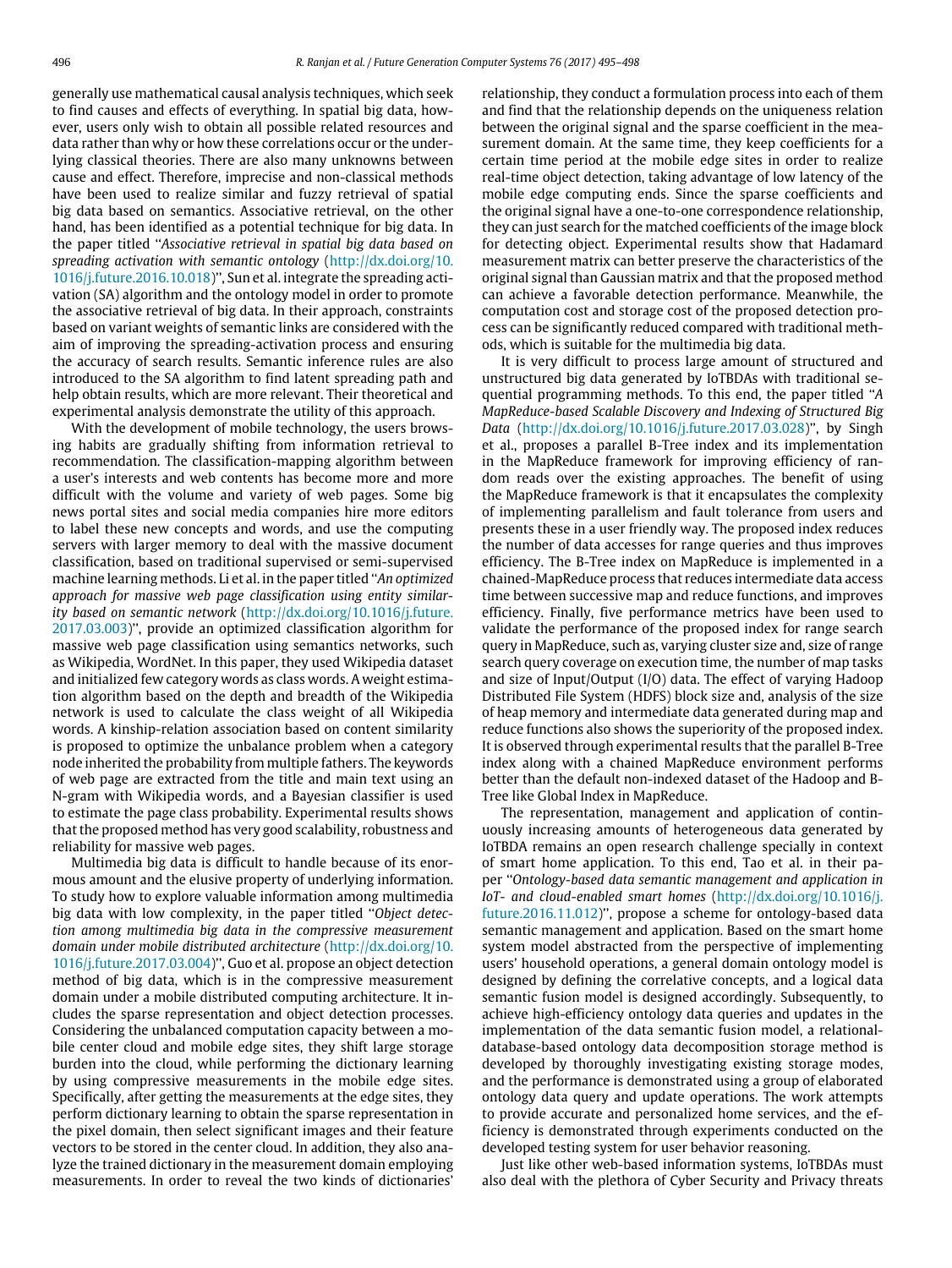that currently disrupt organisations and can potentially hold the data of entire industries and even countries for ransom. To realise its full potential, IoTBDAs must deal effectively with such threats and ensure the security and privacy of the information collected and distilled from IoT devices. However, IoT presents several unique challenges that make the application of existing security and privacy techniques difficult. This is because IoTBDAs encompass a variety of security and privacy solutions for protecting such IoT data on the move and in store at the device layer, the IoT infrastructure/platform layer, and the IoT application layer. Therefore, ensuring end-to-end privacy across these three IoT layers is a grand challenge in IoT. In the paper titled ''*Privacy preserving Internet of Things: From privacy techniques to a blueprint architecture and ef[f](http://dx.doi.org/10.1016/j.future.2017.03.001)icient implementation* [\(http://dx.doi.org/10.1016/j.future.2017.03.](http://dx.doi.org/10.1016/j.future.2017.03.001) [001\)](http://dx.doi.org/10.1016/j.future.2017.03.001)'', Jayaraman et al. tackle the IoT privacy preservation problem. In particular, they propose innovative techniques for privacy preservation of IoT data, introduce a privacy preserving IoT Architecture, and also describe the implementation of an efficient proof of concept system that utilises all these to ensure that IoT data remains private. The proposed privacy preservation techniques utilize multiple IoT cloud data stores to protect the privacy of data collected from IoT. The proposed privacy preserving IoT Architecture and proof of concept implementation are based on extensions of OpenIoT — a widely used open source platform for IoT application development. Experimental evaluations are also provided to validate the efficiency and performance outcomes of the proposed privacy preserving techniques and architecture.

How to obtain personalized quality of services from IoTBDAs and assist users selecting appropriate application instance has become a pressing issue with the explosion of different types of IoTBDA applications (e.g., smart home monitoring to remote healthcare monitoring) on the Internet. Collaborative QoS prediction is recently proposed addressing this issue by borrowing ideas from recommender systems. Going down this principle, Wu et al. in their paper ''*Deviation-based neighborhood model for [c](http://dx.doi.org/10.1016/j.future.2016.10.015)ontext-aware QoS prediction of cloud and IoT services* [\(http://dx.](http://dx.doi.org/10.1016/j.future.2016.10.015) [doi.org/10.1016/j.future.2016.10.015\)](http://dx.doi.org/10.1016/j.future.2016.10.015)'', propose novel deviationbased neighborhood models for QoS prediction by taking advantages of crowd intelligence. Different from existing works, their models are under a two-tier formal framework that allows an efficient global optimization of the model parameters. The first component gives a baseline estimate for QoS prediction using deviations of the services and the users. The second component is founded on the principle of neighborhood-based collaborative filtering and contributes fine-grained adjustments of the predictions. Also, contextual information is used in the neighborhood component to strengthen the predicting ability of the proposed models. Experimental results, on a large-scale QoS-specific dataset, demonstrate that deviation-based neighborhood models can overcome existing difficulties of heuristic collaborative filtering methods and achieve superior performance than the state-of-the-art prediction methods. Also, the proposed models can naturally exploit location information to ensure more accurate prediction results.

With the growing popularity of IoTBDAs and sensors deployment, more and more cities are leaning towards smart cities solutions that can leverage this rich source of streaming data to gather knowledge that can be used to solve domain-specific problems. A key challenge that needs to be faced in this respect is the ability to automatically (i.e., context aware) discover and integrate heterogeneous sensor data streams on the fly for applications to use them. To provide a domain-independent platform and take full benefits from semantic technologies, in the paper titled ''*Automated discovery and integration of semantic urban data streams: [T](http://dx.doi.org/10.1016/j.future.2017.03.002)he ACEIS middleware* [\(http://dx.doi.org/10.1016/j.future.2017.03.](http://dx.doi.org/10.1016/j.future.2017.03.002) [002\)](http://dx.doi.org/10.1016/j.future.2017.03.002)'', Gao et al. present an Automated Complex Event Implementation System (ACEIS), which serves as a middleware between sensor data streams and smart city applications. ACEIS not only automatically discovers and composes IoT streams in urban infrastructures for users' requirements expressed as complex event requests, but also automatically generates stream queries in order to detect the requested complex events, bridging the gap between high-level application users and low-level information sources. The paper also demonstrates the use of ACEIS in a smart travel planner scenario using real-world sensor devices and datasets.

Besides the abundant potential for the IOTBDAs, there are also challenges to security due to complexity and unpredictability of the Internet, clouds, and big data. One of the challenges is information and data exchange, for example, identifying untrustworthy cloud users and analyzing abnormal user behavior during information exchange. Hence in the paper titled '' *A game-theoretic model and analysis of data exchange protocols for Internet of Things in clouds* [\(http://dx.doi.org/10.1016/j.future.2016.12.030\)](http://dx.doi.org/10.1016/j.future.2016.12.030)'', Tao et al. address exchange mechanism, which is a useful theoretic basis to make secure electronic commerce and electronic business transactions possible. To ensure and verify the property of fairness, a crucial property of exchange mechanism, this paper proposes a specific model for behavior analysis based on the extensive game with imperfect information. Rationality and fairness properties are built in the corresponding game and the game tree. To verify the properties, a tree analysis method is proposed, and a linear time algorithm is given. As a case study, some flaws of the ASW protocol are found.

We hope that the readers will find the articles of this special issue to be informative and useful.

#### **References**

- <span id="page-2-1"></span>[1] Lizhe Wang, Rajiv Ranjan, Processing distributed internet of things data in clouds, IEEE Cloud Comput. 2 (1) (2015) 76–80. [http://dx.doi.org/10.1109/MCC.](http://dx.doi.org/10.1109/MCC.2015.14) [2015.14.](http://dx.doi.org/10.1109/MCC.2015.14)
- <span id="page-2-2"></span>[2] Yan Ma, Lizhe Wang, Albert Y. Zomaya, Dan Chen, Rajiv Ranjan, Task-tree based large-scale mosaicking for massive remote sensed imageries with dynamic dag scheduling, IEEE Trans. Parallel and Distrib. Syst. 25 (8) (2014) 2126–2137. [http://dx.doi.org/10.1109/TPDS.2013.272.](http://dx.doi.org/10.1109/TPDS.2013.272)
- <span id="page-2-3"></span>[3] Lizhe Wang, Ke Lu, Peng Liu, R. Ranjan, Lejiao Chen, IK-SVD: dictionary learning for spatial big data via incremental atom update, Comput. Sci. Engrg. 16 (4) (2014) 41–52. [http://dx.doi.org/10.1109/MCSE.2014.52.](http://dx.doi.org/10.1109/MCSE.2014.52)
- [4] George Okeyo, Liming Chen, Hui Wang, Combining ontological and temporal formalisms for composite activity modelling and recognition in smart homes, Future Gener. Comput. Syst. (ISSN: 0167-739X) 39 (2014) 29–43. [http://dx.doi.](http://dx.doi.org/10.1016/j.future.2014.02.014) [org/10.1016/j.future.2014.02.014.](http://dx.doi.org/10.1016/j.future.2014.02.014)
- <span id="page-2-4"></span>[5] Rodrigo Bonacin, Olga Fernanda Nabuco, Ivo Pierozzi Junior, Ontology models of the impacts of agriculture and climate changes on water resources: scenarios on interoperability and information recovery, Future Gener. Comput. Syst. (ISSN: 0167-739X) 54 (2016) 423–434. [http://dx.doi.org/10.1016/j.future.2015.](http://dx.doi.org/10.1016/j.future.2015.04.010) [04.010.](http://dx.doi.org/10.1016/j.future.2015.04.010)
- <span id="page-2-5"></span>[6] Silvio D. Cardoso, Flor K. Amanqui, Kleberson J.A. Serique, José L.C. dos Santos, Dilvan A. Moreira, Swi: a semantic web interactive gazetteer to support linked open data, Future Gener. Comput. Syst. (ISSN: 0167-739X) 54 (2016) 389–398. [http://dx.doi.org/10.1016/j.future.2015.05.006.](http://dx.doi.org/10.1016/j.future.2015.05.006)
- <span id="page-2-6"></span>[7] Idafen Santana-Perez, Rafael Ferreira da Silva, Mats Rynge, Ewa Deelman, María S. Pérez-Hernández, Oscar Corcho, Reproducibility of execution environments in computational science using semantics and clouds, Future Gener. Comput. Syst. (ISSN: 0167-739X) 67 (2017) 354–367. [http://dx.doi.org/10.1016/j.future.](http://dx.doi.org/10.1016/j.future.2015.12.017) [2015.12.017.](http://dx.doi.org/10.1016/j.future.2015.12.017)

<span id="page-2-0"></span>

**Rajiv Ranjan** is a Reader in the School of Computing Science at Newcastle University, UK; chair professor in the School of Computer, Chinese University of Geoscience, Wuhan, China; and a visiting scientist at Data61, CSIRO, Australia. His research interests include grid computing, peer-to-peer networks, cloud computing, Internet of Things, and big data analytics. He has published about 200 research papers (including 120+ journal papers). His papers have received 7770+ citations in total, he has an hindex and i10-index of 36 and 74 respectively. His papers have also received 1700+ citations and h-index of 16;

according to Thomson Reuters Journal Citation Report (goo.gl/mJVphW). He also has an Scopus (Author ID:22980683700) h-index of 19 and total citations >2900. Ranjan has a Ph.D. in computer science and software engineering from the University of Melbourne (2009). Contact him at [raj.ranjan@ncl.ac.uk](mailto:raj.ranjan@ncl.ac.uk) or [http://rajivranjan.net.](http://rajivranjan.net)